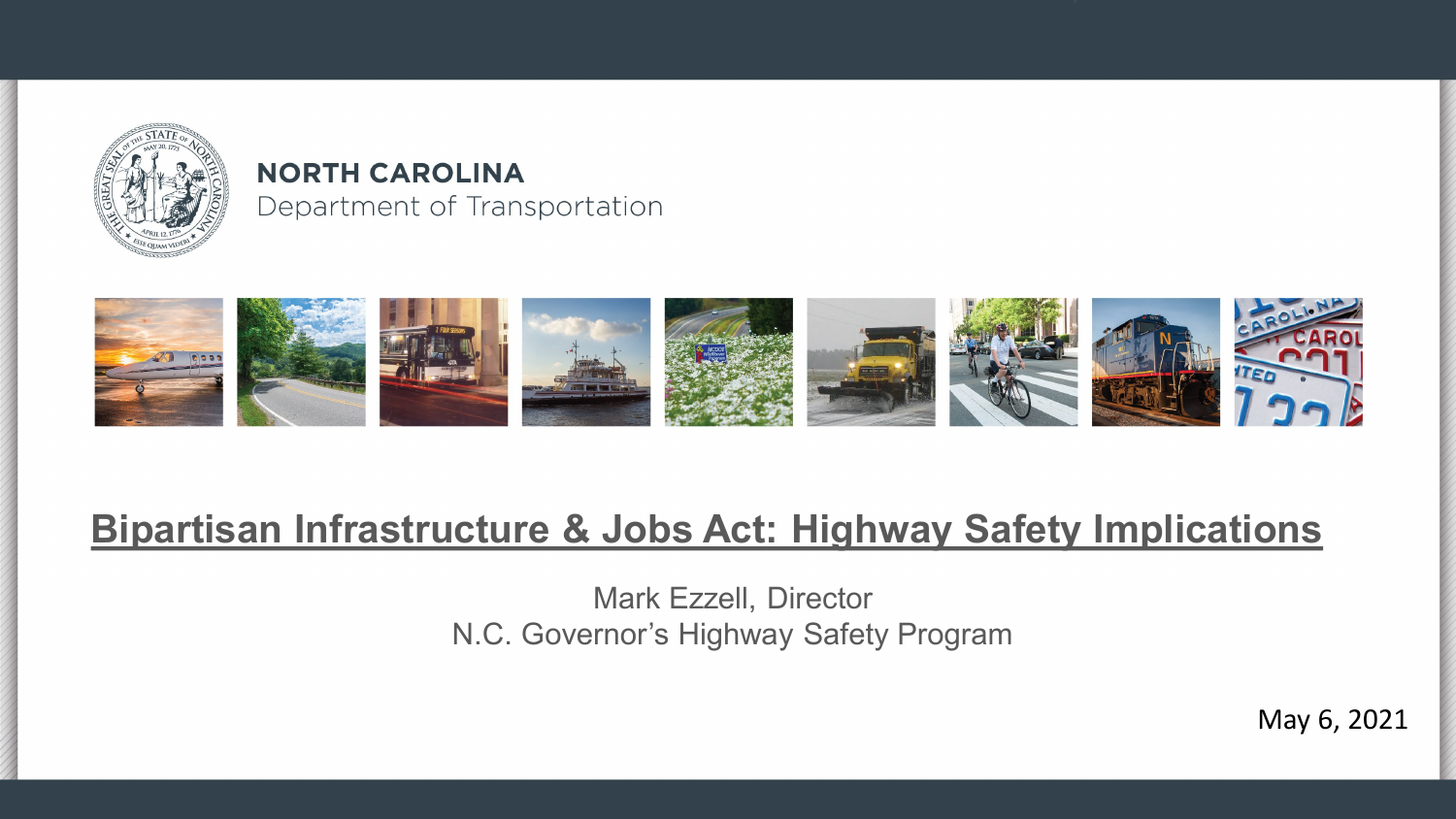## State Highway Safety Office funding is through NHTSA- two funding streams (402 & 405 funds)

- Provides for \$550 Billion in spending for a spectrum of different programs funded by a variety of funding mechanisms.
- New Infrastructure Law provides an additional \$62 million to both 402 & 405 funding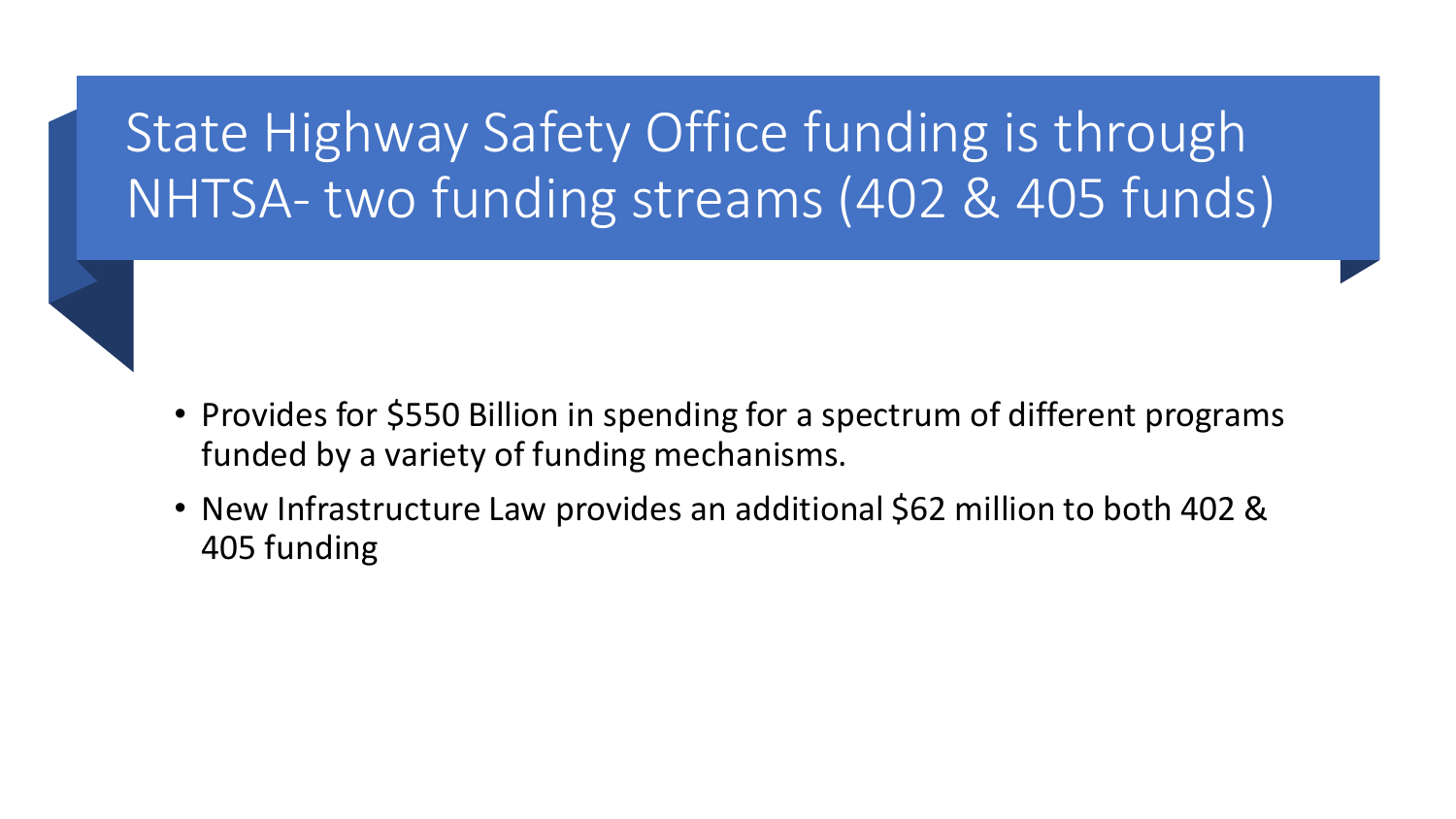### Expanded use of 402 fundsflexible funding

- Encourages 402 funding for programs to address driver misuse of new technology, pediatric vehicular hyperthermia education, to prevent move over crashes, and to address unsecured vehicle loads- in addition to traditional areas.
- Allows states to use Section 402 funds in cross-border initiatives.
- Directs states to provide for a comprehensive, data driven traffic safety program that results from meaningful public participation and engagement from affected communities, particularly those most significantly impacted by traffic crashes resulting in injuries and fatalities.
- Allows 402 funds to be used for automated enforcement of school or work zones that comply with USDOT guidelines.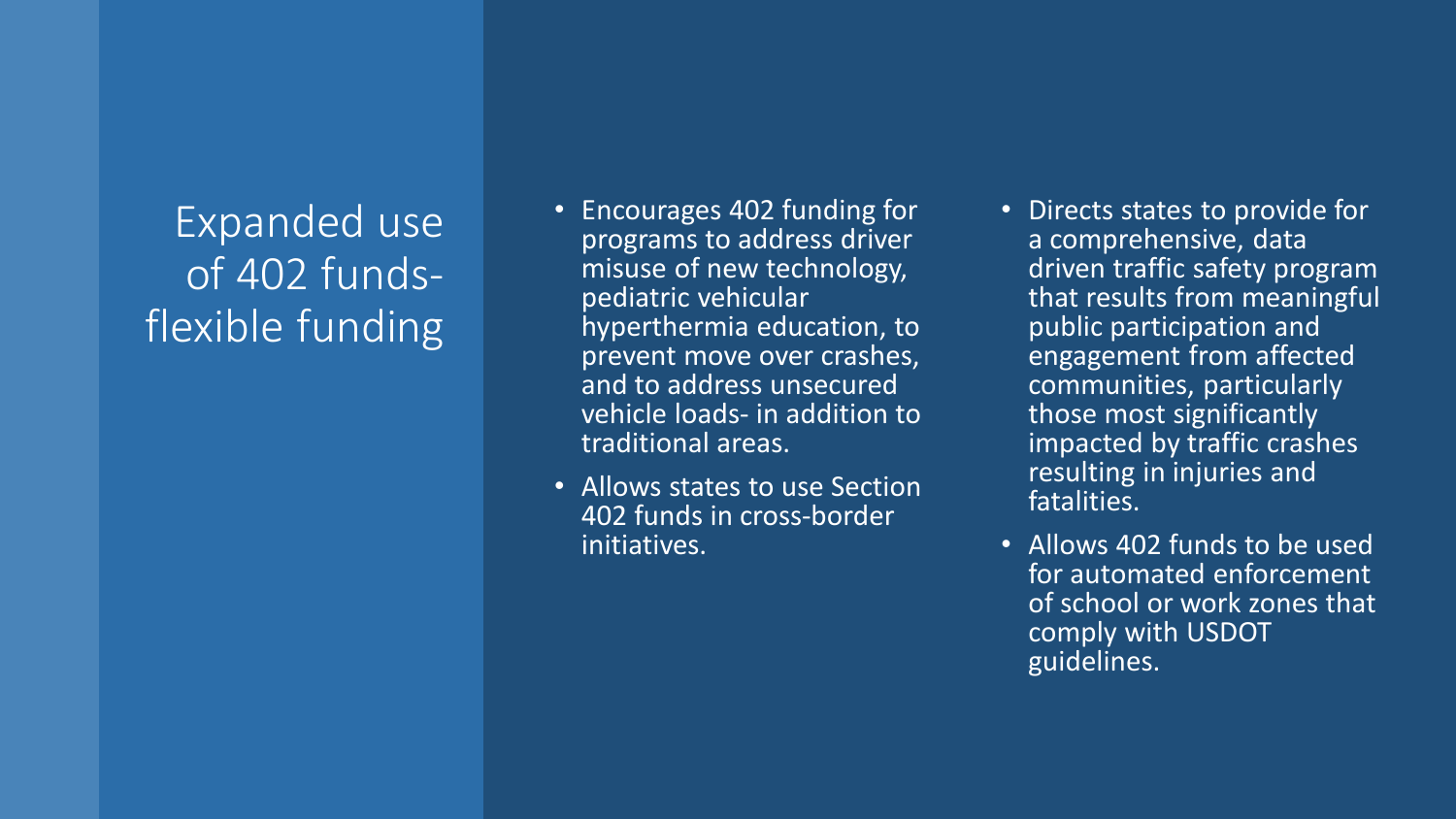Changes to 405 fundsarea specific funding *effective FFY 2024*

Eliminates Maintenance of Effort requirements for 405 funds

Expands 405 funding, esp in impaired driving and nonmotorized users

Expands Impaired Driving grants (405d) to make it easier for states to qualify for ignition interlock funding

Expand Distracted Driving grants (405e) so 50% of funds go to all states (remaining 50% goes to states with qualifying distracted driving laws)

Eliminates graduated licensing (405g) grant- such stringent restrictions few states qualified

Allows nonmotorized users (405 H) grant to be used for public education, law enforcement training and data collection

Creates two new 405 grants- preventing roadside deaths and driver/officer safety education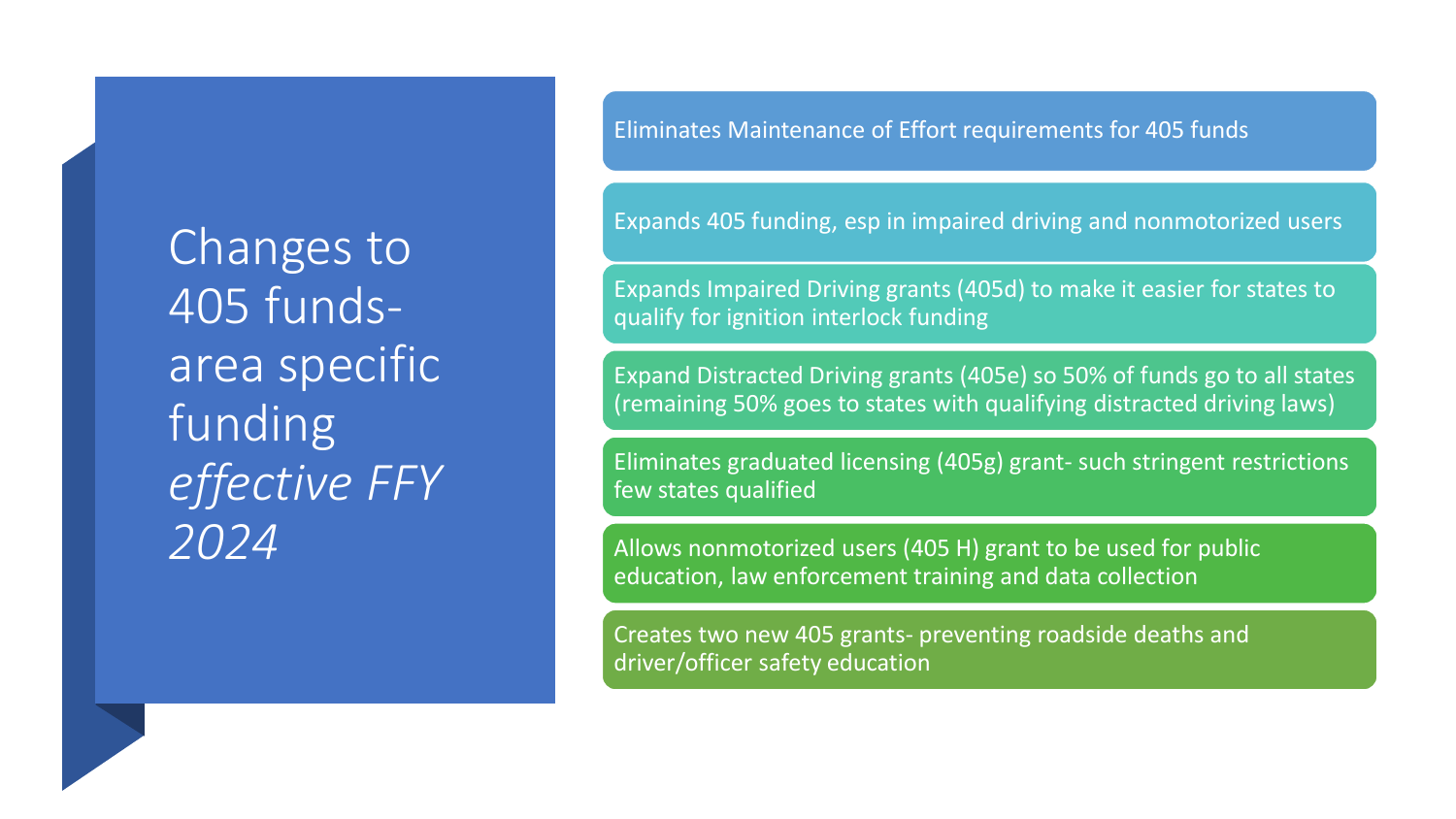# Other Budget Changes

- More funding for Racial Profiling Database (1906) funds- NC to receive about \$1 million this year
- Expands funding for Research Grants done in coordination with National Academy of Sciences and Governor's Highway Safety Association (*NC GHSP director chairs committee)*
- LOTS of discretionary funding to be decided by US DOT Secretary- includes Vision Zero grants, Safe Streets for All grants, etc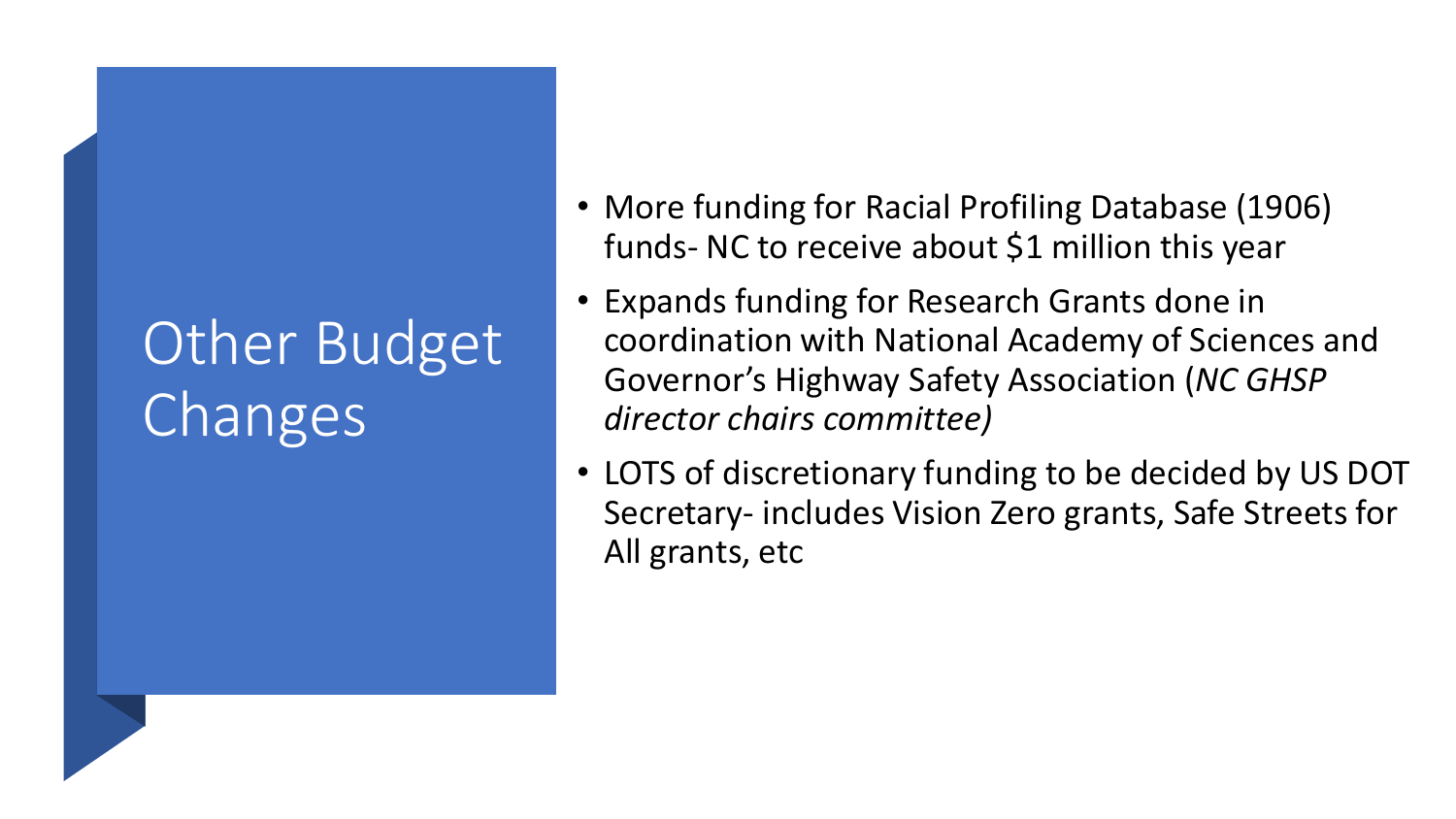Programmatic Changes *(effective FY 2024)*

- NHTSA Highway Safety Plan will be due every 3 years rather than annually (doesn't change Strategic Highway Safety Plan)- annual updates required
- Eliminates Automated Enforcement Annual Survey
- Eliminates mandatory Traffic Records Assessment
- NHTSA to do national education on pediatric vehicular heatstroke (and requires states to do this as well using 402 funds)
- Strongly emphasizes community outreach and involvement, especially in underserved communities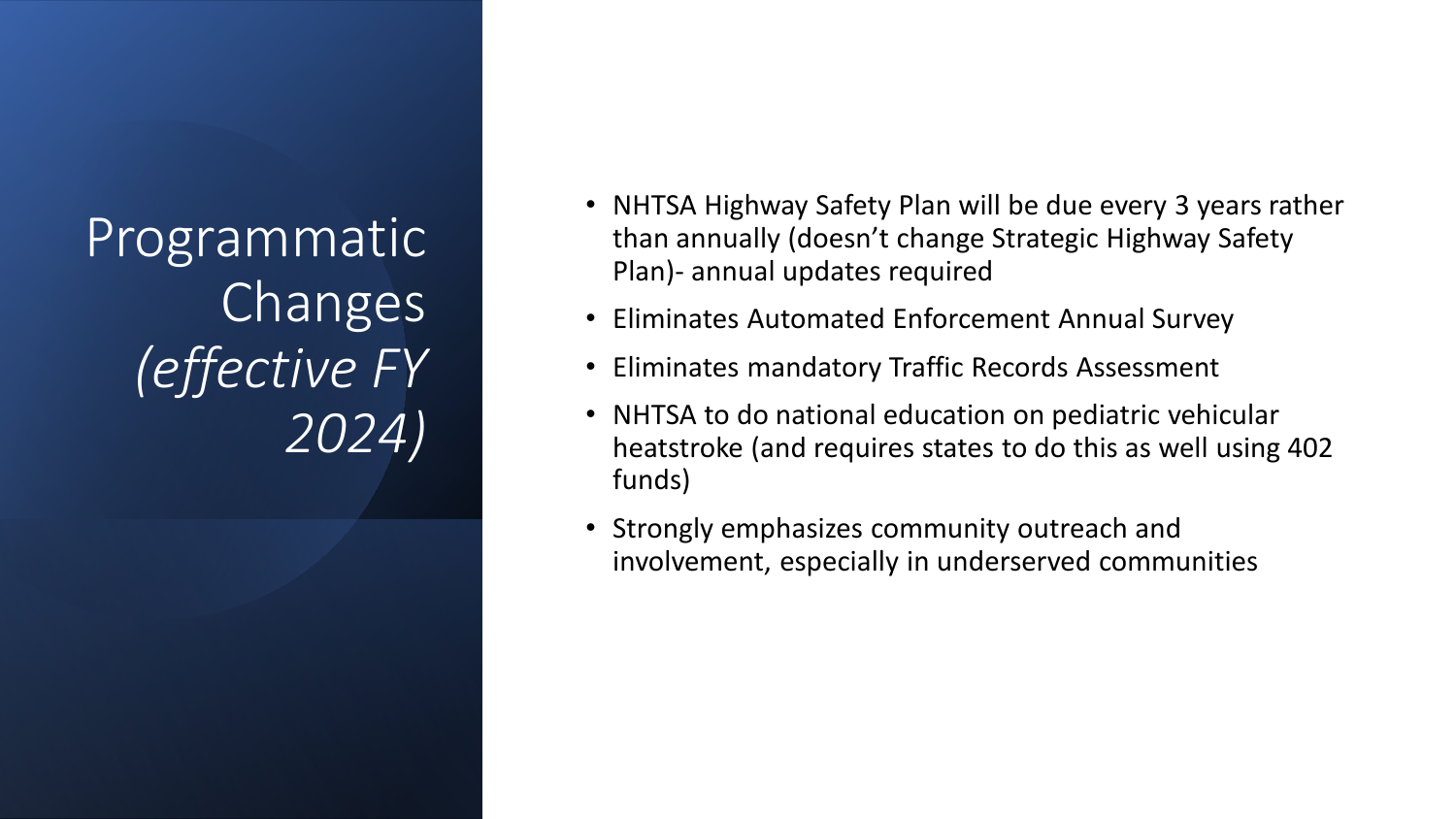

#### **NORTH CAROLINA** Department of Transportation



#### **Bipartisan Infrastructure & Jobs Act Implications & Recent USDOT Changes towards Highway Safety**

Brian Mayhew NCDOT State Traffic Safety Engineer

May 6, 2021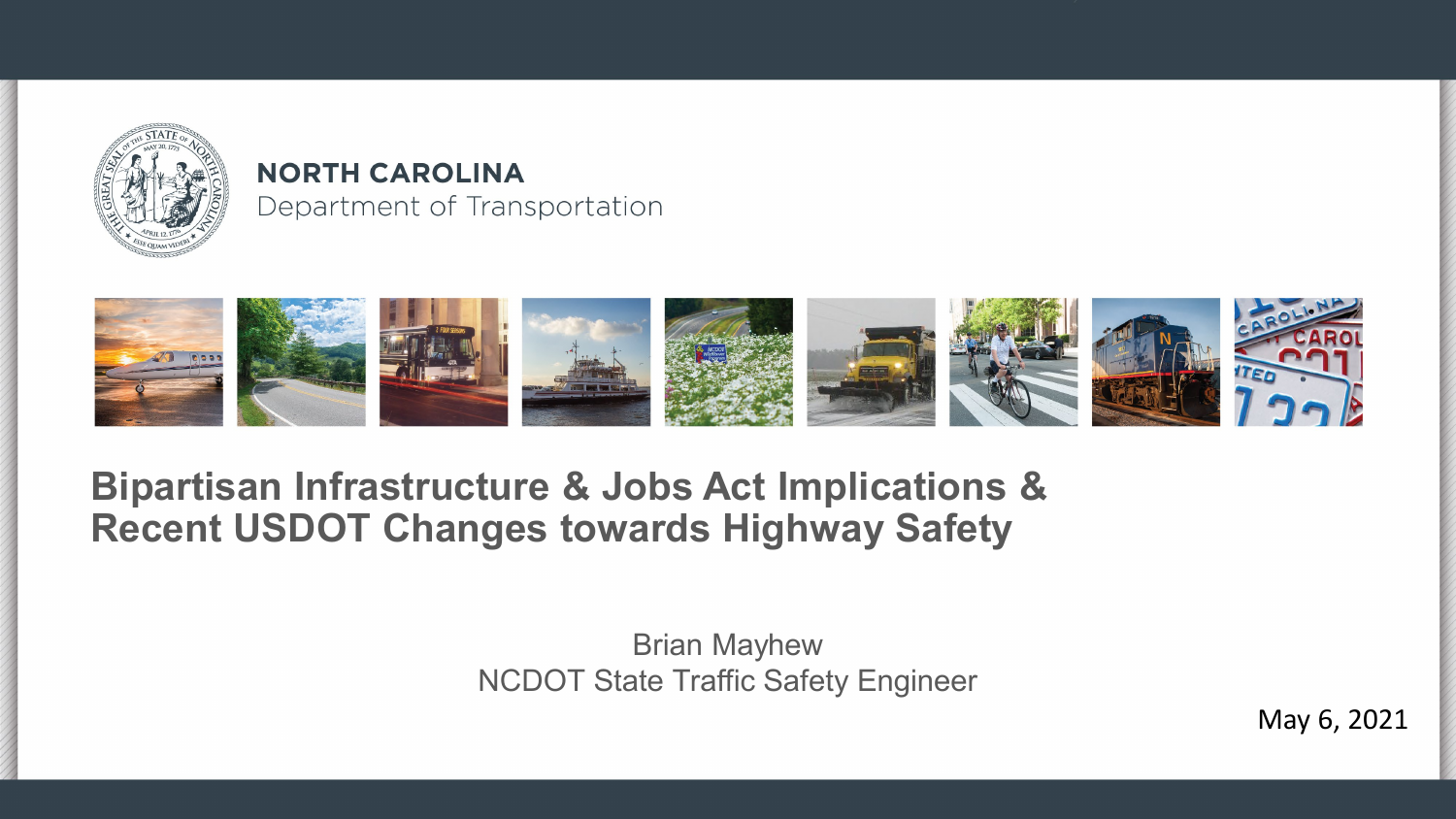National Roadway Safety **Strategy** 

- Zero is the only acceptable number of deaths and serious injuries on our roadways
- U.S. DOT adopts the Safe System Approach as the guiding paradigm to address roadway safety
- Significant focus on equity and vulnerable roadway users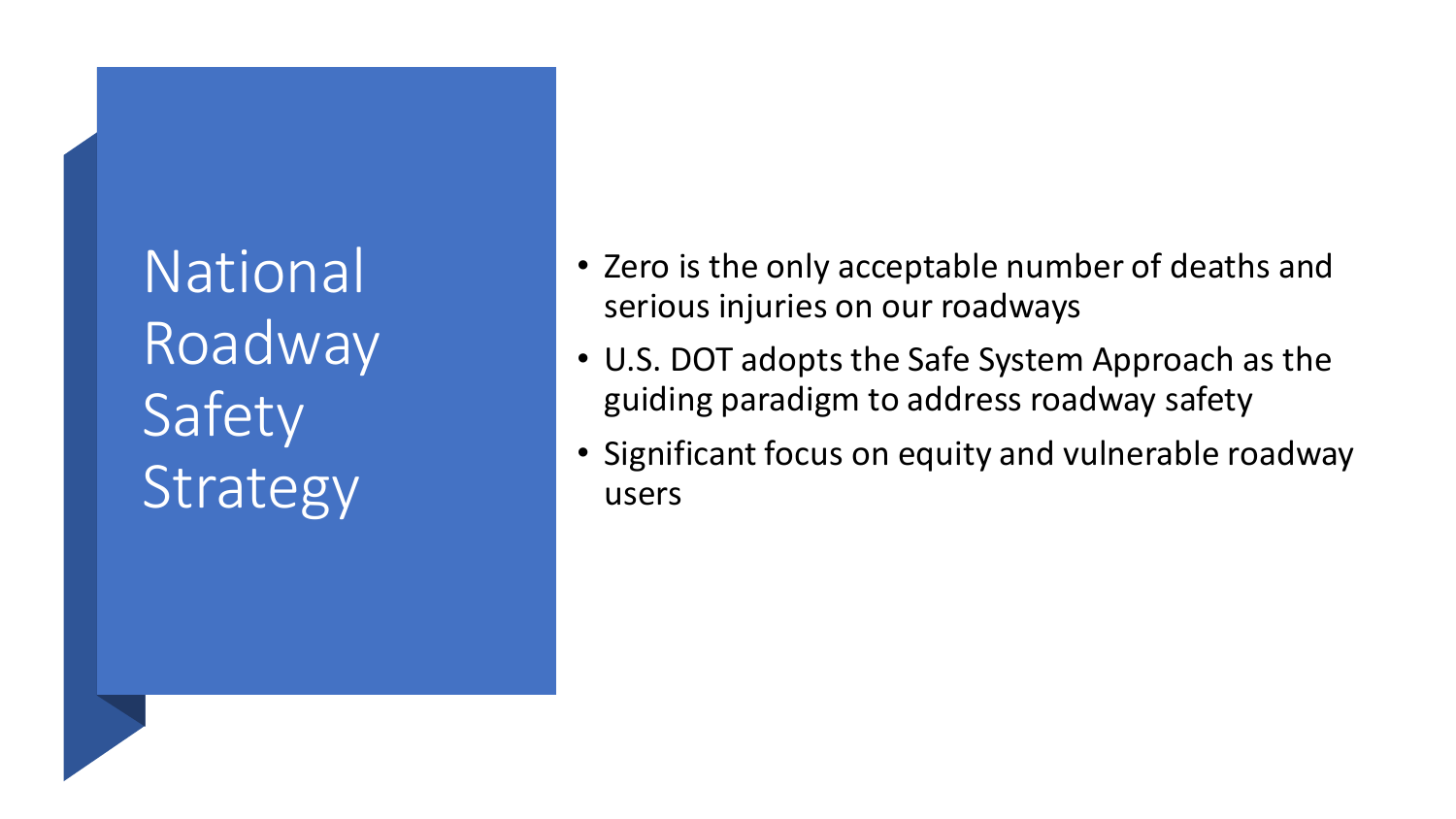## *Safe System Approach*

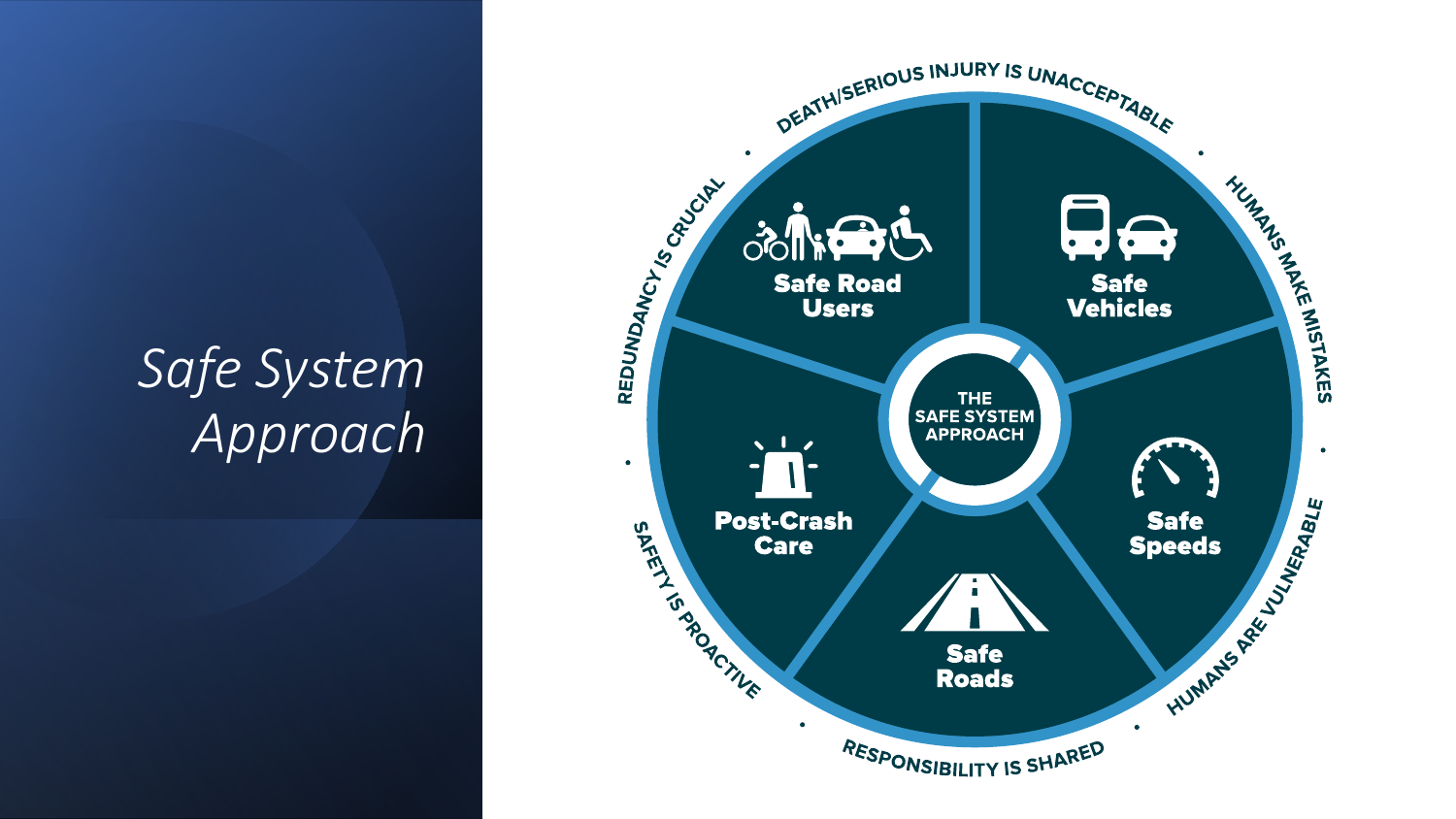## Highway Safety Improvement Program

- The HSIP is a core Federal-aid highway program, the purpose of which is to achieve a significant reduction in fatalities and serious injuries **on all public roads.**
- The HSIP is a Federally-funded, State administered program that is legislated under 23 U.S.C. 148 and regulated by 23 CFR Parts 924.
- The IIJA increases HSIP Funding (NC roughly 78M)
- Continues:
	- Strategic Highway Safety Plan requirement (5 yr cycle)
	- Annual Safety Performance Targets & Reporting
	- Annual HSIP Report
	- Annual HSIP Implementation Plan
	- High Risk Rural Road Special Rule
	- Older Drivers & Pedestrians Special Rule
- Establishes Vulnerable Road User Safety Special Rule
- Establishes Vulnerable Road User Safety Assessment Report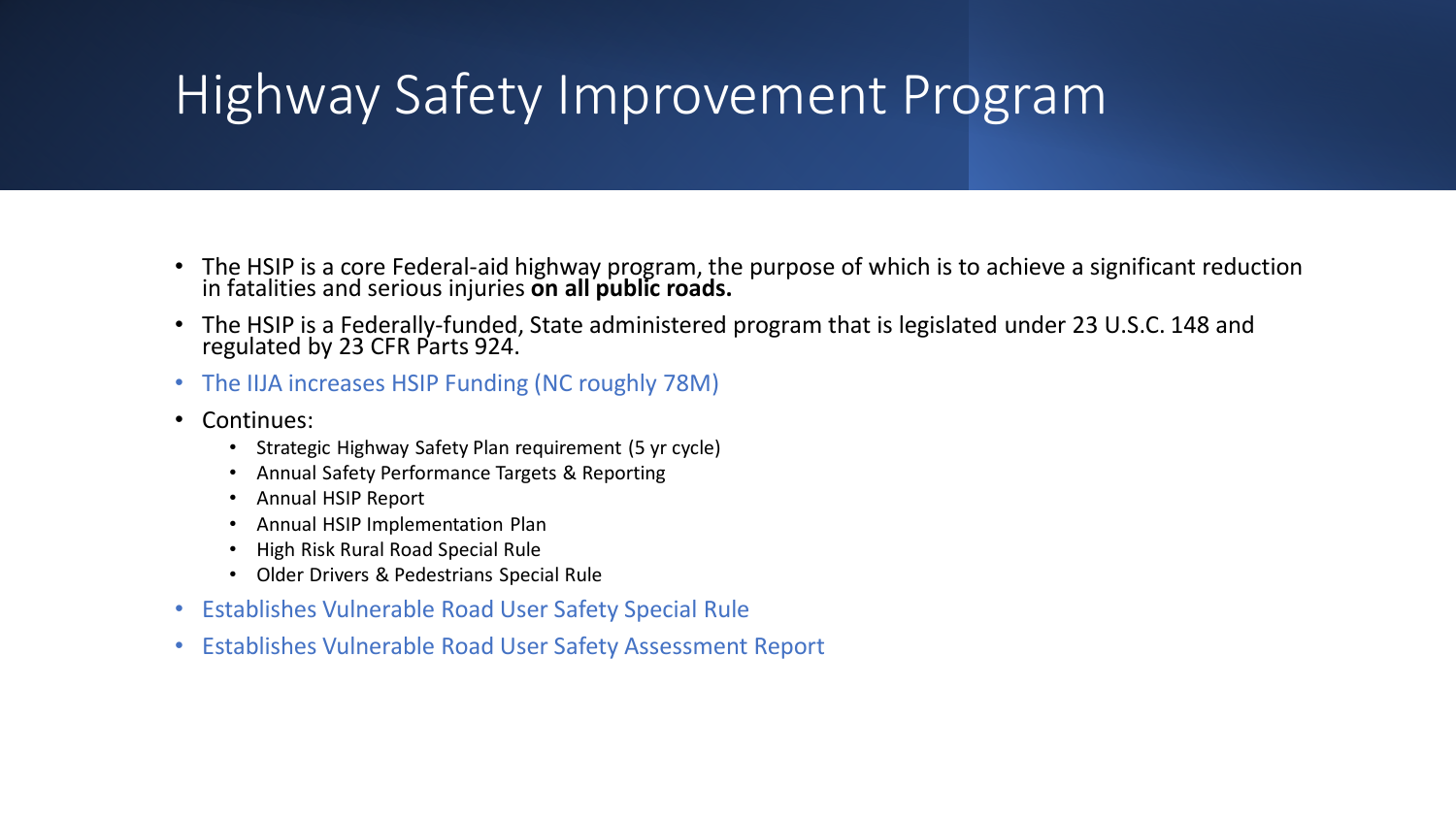### Strategic Highway Safety Plan



- SHSP remains a requirement 5 year period
- The SHSP is a State's comprehensive transportation safety plan, based on safety data, developed after consultation with a broad range of safety stakeholders, and approved by the Governor of the State or a responsible State agency. (23 U.S.C.  $148(a)(11)$ .
- Future SHSP will also contain the Vulnerable User Safety Assessment
- NC will start the SHSP Update process in 2022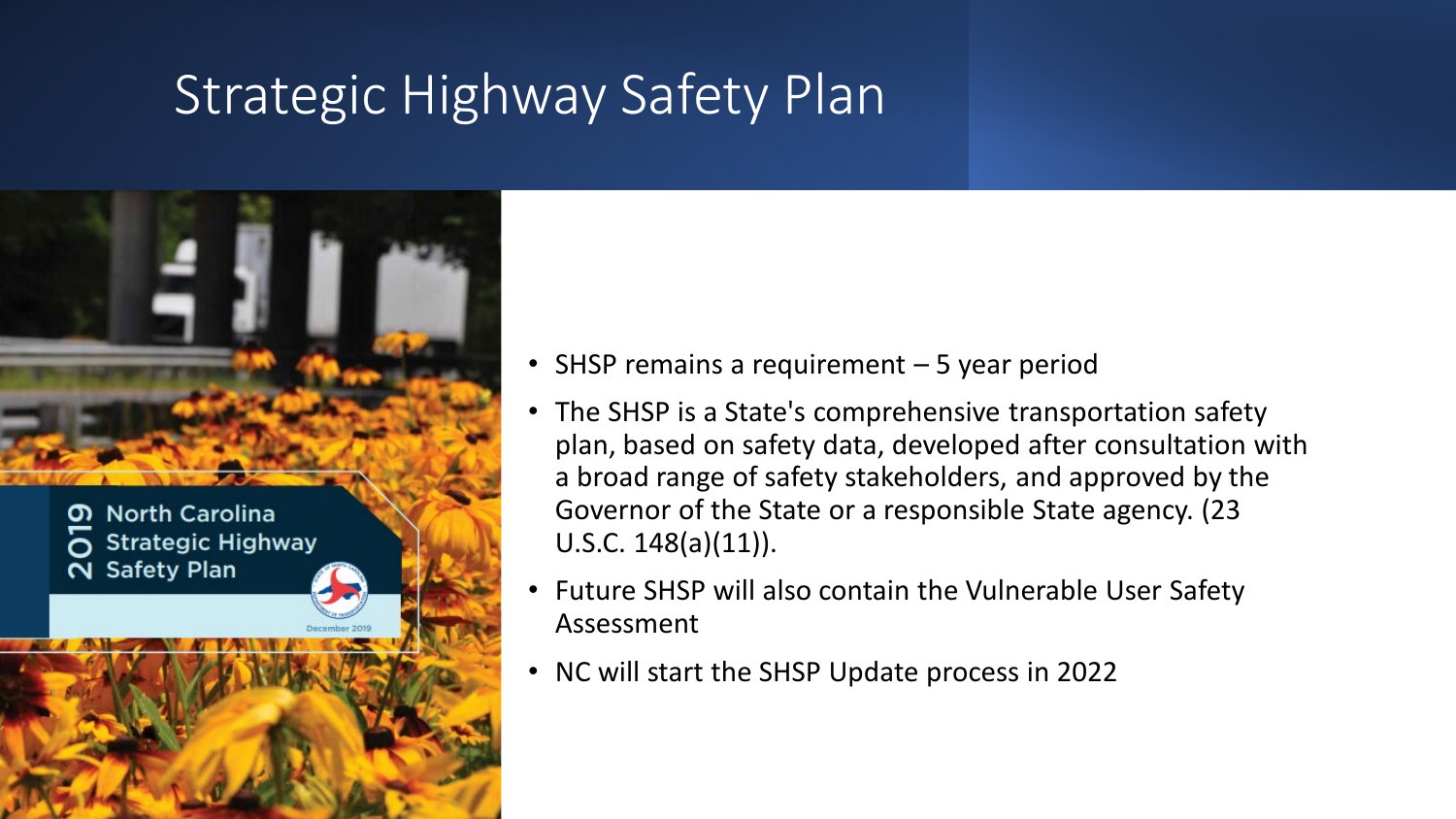## Highway Safety Improvement Program

- **High Risk Rural Roads (HRRR) Special Rule**  North Carolina is required to obligate in FY 2023 an amount equal to at least 200 percent of its FY 2009 high-risk rural roads set aside in the amount of \$4,726,978.
- **Older Drivers and Pedestrians Special Rule**  North Carolina is required to include strategies to address the increase in older driver and pedestrian fatal and serious injury rates in the next SHSP update. Additionally, a secondary analysis should be conducted to determine whether the emphasis on safety programs and countermeasures should be focused on drivers and/or pedestrians.
- **Vulnerable Road User (VRU) Special Rule**  North Carolina is required to obligate in FY 2023 not less than 15 percent of the amount apportioned under 23 U.S.C. 104(b)(3) for highway safety improvement projects to address the safety of vulnerable road users. All highway safety improvement projects, including those implemented under the VRU Special Rule, must be on a public road consistent with the SHSP and correct or improve a hazardous road location or feature, or address a highway safety problem.